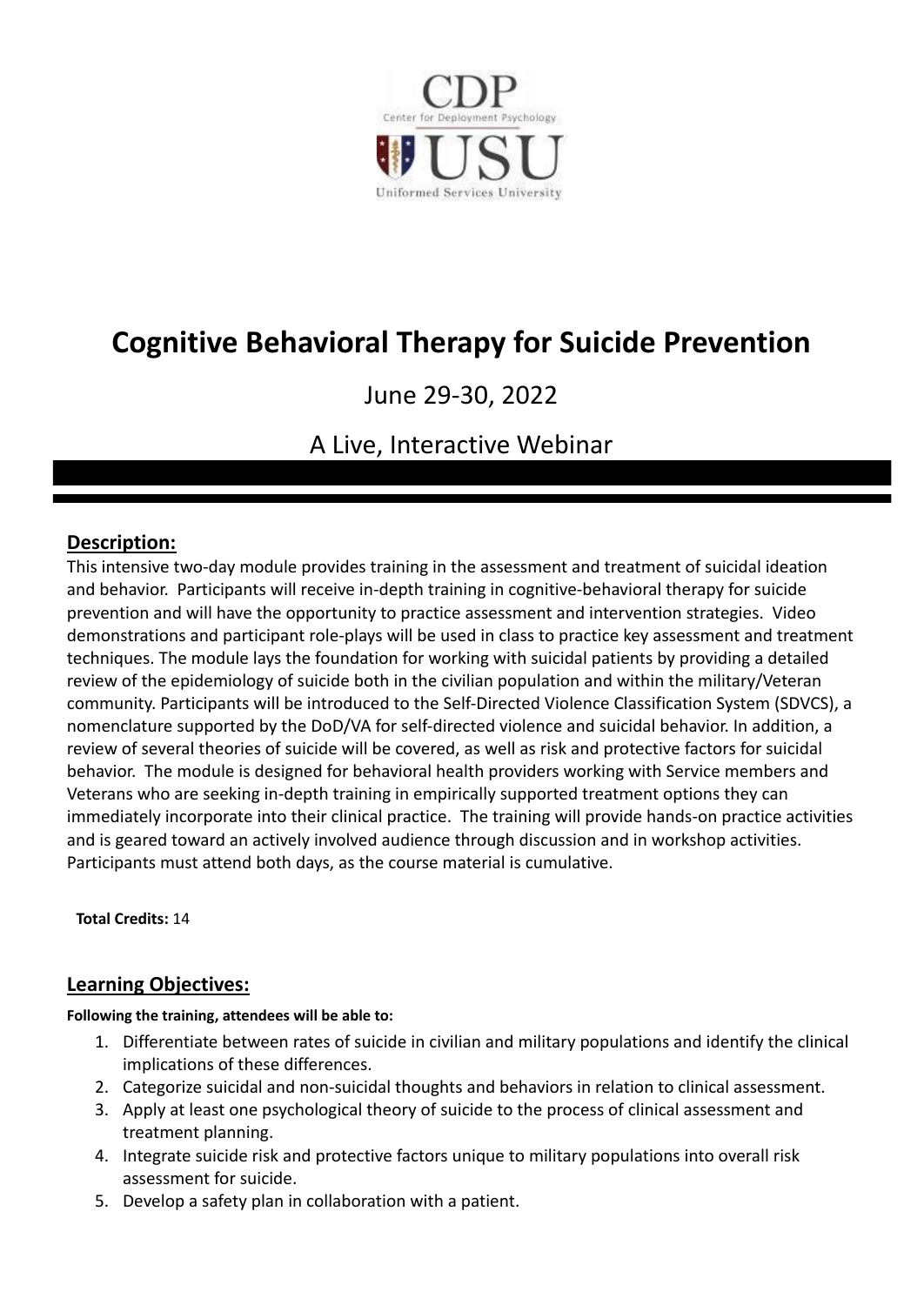

- 6. Use means safety counseling in patient interactions to improve clinical outcomes.
- 7. Create a timeline of a patient's suicidal crisis for use in treatment.
- 8. Evaluate key negative thoughts associated with the intent to die by suicide as related to clinical practice.
- 9. Apply CBT formulation of suicide using the expanded case conceptualization model of the suicidal crisis.
- 10. Use cognitive, behavioral, and affective coping strategies associated with CBT-SP to help patients cope with suicide urges.
- 11. Modify standard behavioral activation practices to be applied within the CBT-SP protocol.
- 12. Use the guided imagery exercise as part of the relapse prevention protocol for CBT-SP.

**Target Audience:** For behavioral health providers who treat military personnel, veterans, and their families.

## **Instructional Content Level:** Intermediate

## **Agenda:**

**Day One**

- 1100 1130 Epidemiology of Suicide
- 1130 1210 Nomenclature
- 1210 1240 Risk and Protective Factors
- 1240 1255 Theoretical Underpinnings: Interpersonal Psychological Theory of Suicide Risk Dr. Thomas Joiner
- 1255 1310 Theoretical Underpinnings: Three-Step Theory of Suicide –

Drs. David Klonsky and Alexis May

#### **1310 – 1325 Break**

1325 – 1345 Cognitive Therapy for Suicide Prevention –

Empirical support for CBT

1345 – 1430 Intro to Cognitive Therapy for Suicide Prevention

Theory of CBT

Structure of treatment

Session structure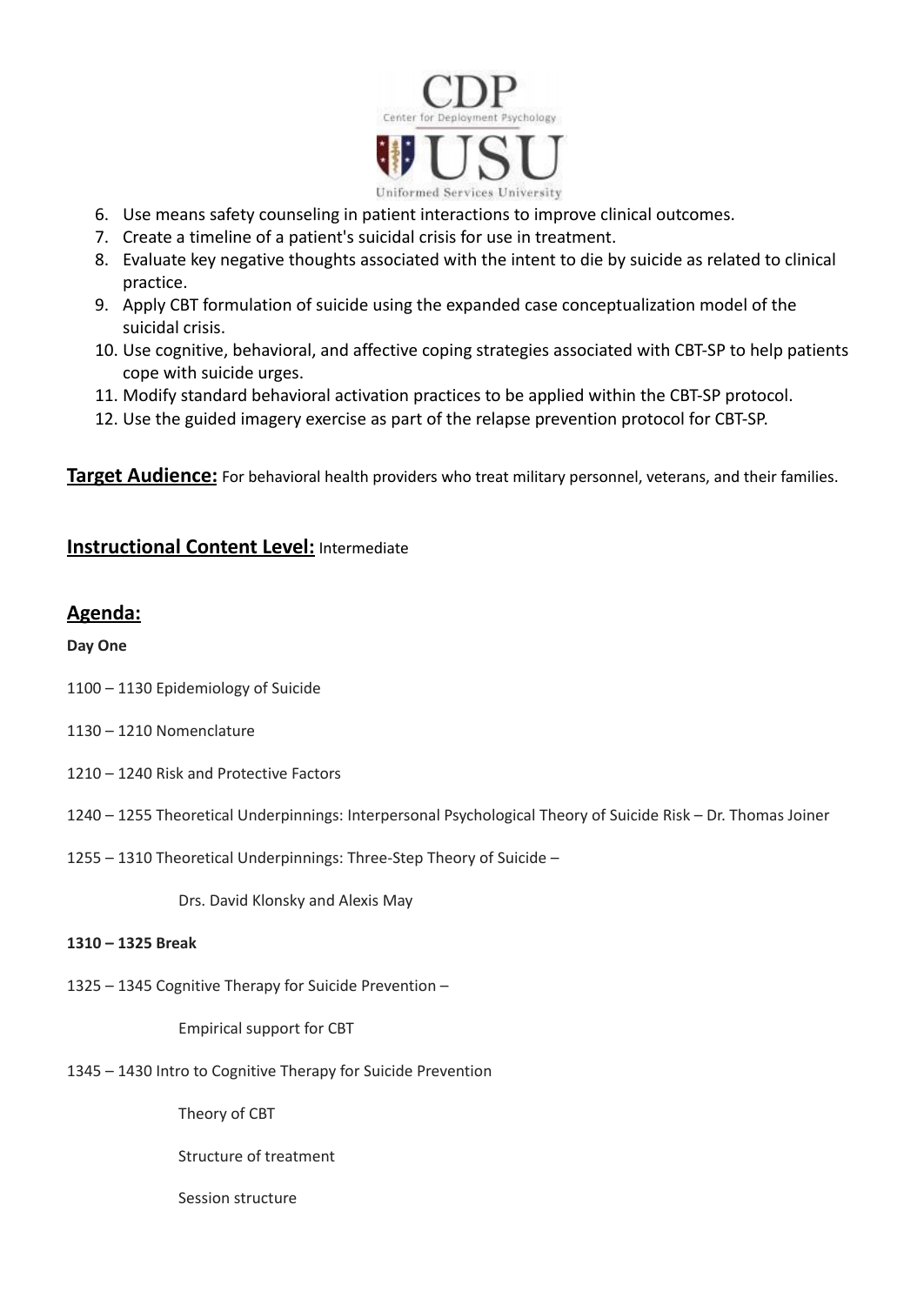

– 1500 CBT for Suicide Prevention, Early Phase of Treatment Overview

#### **– 1600 Lunch**

- 1625 Fluid Vulnerability Theory
- 1755 CBT for Suicide Prevention, Early Phase of Treatment –

Conducting a suicide risk assessment

Suicide risk continuum

Suicide risk assessment role play

#### **– 1810 Break**

- 1840 Narrative Description
- 1915 Constructing a Timeline
- 1930 Questions and Wrap-up

#### **Adjourn**

#### **Day Two**

- 1110 Check-In and Review of Day 1
- 1210 Crisis Intervention

Safety planning

Crisis response plan

Hope Box

- 1310 Means Safety Counseling
- **– 1325 Break**
- 1400 Means Safety Counseling Role Play
- 1445 Treatment Planning and Cognitive Case Conceptualization
- **– 1545 Lunch**
- 1725 Intermediate Phase of Treatment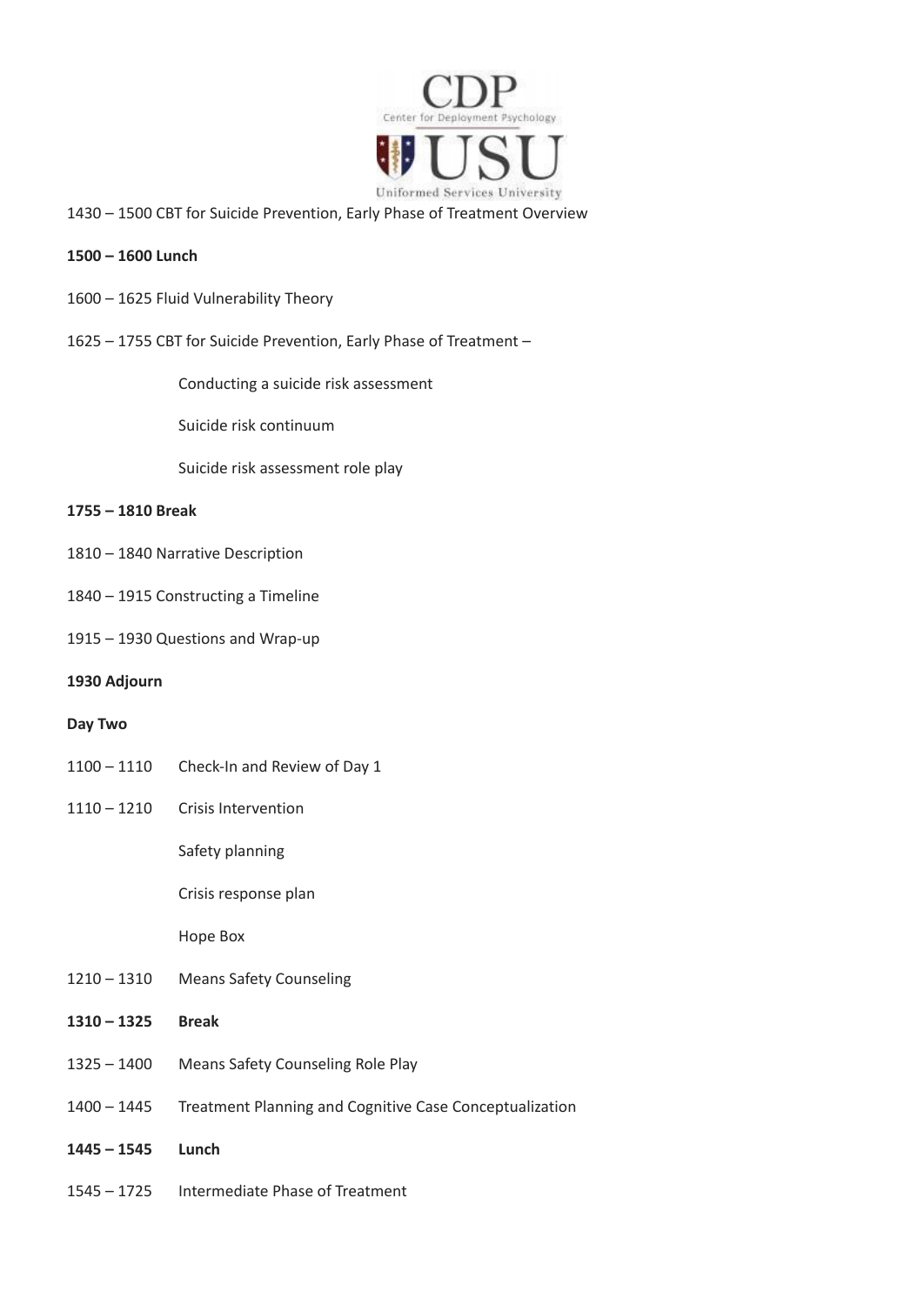

Behavioral strategies Coping strategies

Cognitive strategies

#### **1725 – 1740 Break**

1740 – 1920 Later Phase of Treatment –

Review and consolidation of skills Relapse prevention

Review of goals and treatment planning

#### 1920 – 1930 Questions

#### **1930 Adjourn**

\*Please note that agenda times are approximate and subject to change, depending on the needs of the workshop.

### **Continuing Education:**

**Course Completion Requirements:** Participants are required to attend the entire training. Partial credits cannot be issued. Attendance is taken through the use of electronic logs, and a post-training evaluation form must be completed in order to receive social work CE credits. For psychology CE credits, completion of the evaluation is strongly encouraged. If you do not wish to complete the evaluation but desire to receive psychology CEs please contact the POC after the training event.

There is a 30-day time limit post-training to complete all CE requirements. CE Credit Certificates will be available for download from CE21 within 30 days after all course requirements have been completed.

#### **American Psychological Association Sponsor Approval:**

The Center for Deployment Psychology is approved by the American Psychological Association to sponsor continuing education for psychologists. The Center for Deployment Psychology maintains responsibility for this program and its content.

**Association of Social Work Boards Approved Continuing Education Provider Approval:** The Center for Deployment Psychology, #1761, is approved to offer social work continuing education by the Association of Social Work Boards (ASWB) Approved Continuing Education (ACE) program. Organizations, not individual courses, are approved as ACE providers. State and provincial regulatory boards have the final authority to determine whether an individual course may be accepted for continuing education credit. The Center for Deployment Psychology maintains responsibility for this course. ACE provider approval period: 5/19/2022 - 5/19/2025. Social workers completing this course receive 14 Live, Interactive Webinar continuing education credits.

Inquiries regarding CE credits may be directed via email to Aric Bowie at [aric.bowie.ctr@usuhs.edu.](mailto:aric.bowie.ctr@usuhs.edu)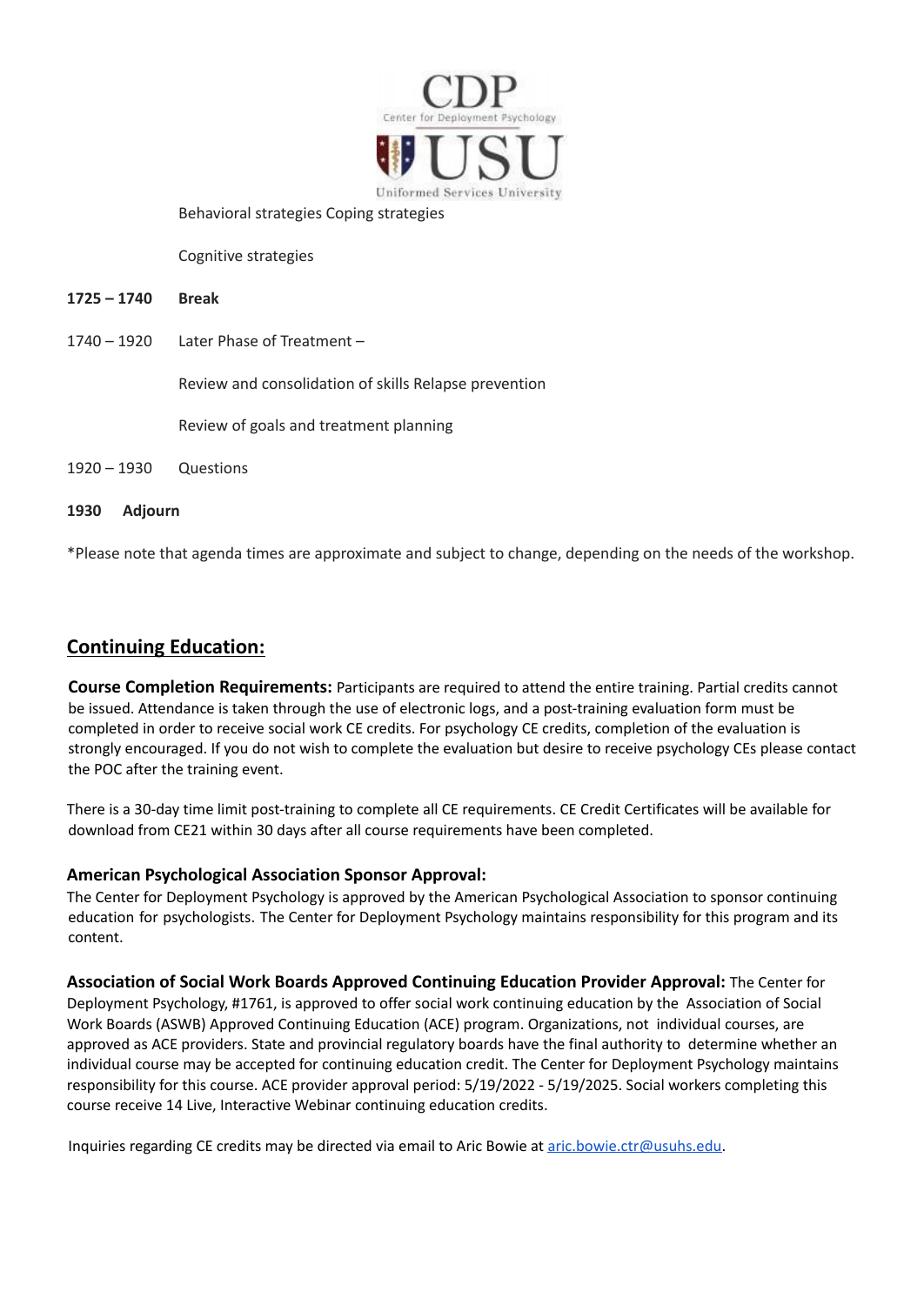

## **Participate:**

**Online Platform:** Second Life

**Date:** June 29-30, 2022

**Time:** 11:00am – 7:30 pm Eastern

**Registration Information:** Registration is done through event management system Eventbrite, and the link will be provided to prospective attendees via the CDP website

[\(https://www.eventbrite.com/e/cbt-for-suicide-preventioncbt-sp-via-second-life-29-30-june-2022-registration-30161](https://www.eventbrite.com/e/cbt-for-suicide-preventioncbt-sp-via-second-life-29-30-june-2022-registration-301614696677) [4696677](https://www.eventbrite.com/e/cbt-for-suicide-preventioncbt-sp-via-second-life-29-30-june-2022-registration-301614696677)).

**Registration Deadline:** Registration for this training closes one week prior to the training date.

Cancellations/Questions: Please contact [aric.bowie.ctr@usuhs.edu](mailto:aric.bowie.ctr@usuhs.edu) if you have any questions or need to cancel your registration.

### **Registration Cost/Refunds**: \$45

**Location Information:** Training will be held via Second Life. For more information on our workshops held in Second Life, please visit our website at the following page: <https://deploymentpsych.org/virtual-provider-training-in-second-life>

**Instructional Format:** This live webinar is fully interactive. Attendees may ask and answer questions throughout the presentation and participate in instructor-led discussions.

## **System Requirements:**

- **Second Life:**
- High-speed Internet connection, Cable or DSL
- Operating System: Windows 8, 10 or higher, Mac OS X 10.9 or higher
- Hardware: 2 Ghz processor or higher, 1GB RAM or higher
- Graphics Card: Windows NVIDIA GeForce 6600 or better OR ATI Radeon 9500 or better OR Intel 945 chipset, Mac - ATI Radeon 9200 and above OR NVIDIA GeForce 2, GeForce 4

**Special Accommodations**: If you require special accommodations due to a disability, please contact Aric Bowie at [aric.bowie.ctr@usuhs.edu](mailto:aric.bowie.ctr@usuhs.edu) 4 weeks prior to the training so that we may provide you with appropriate service.

**Grievances:** For any grievances or concerns with this training including those related to course content, non-receipt of certificate or other occurrences, participants may contact CDP's Continuing Education Director, Ms. Amanda Milochik, via email at [Amanda.milochik.ctr@usuhs.edu](mailto:Amanda.milochik.ctr@usuhs.edu).